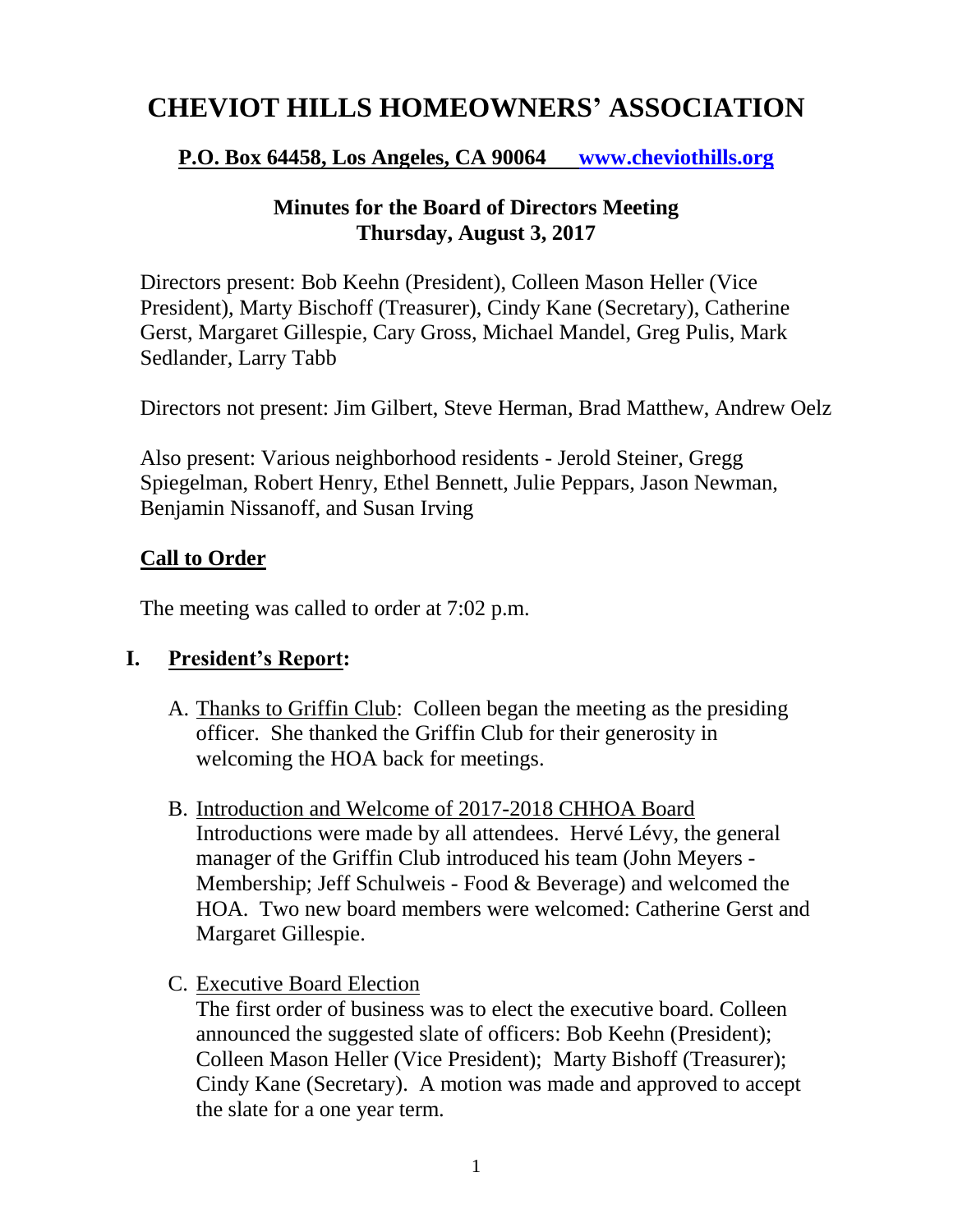D. Review/Approval of July Minutes

The minutes for the July Board meetings were approved.

E. Financial Report

There were no questions regarding the most recent financial report. Marty reported that the \$1,000 donation was made to the Kelly Wong fund. The acknowledgment letter was circulated.

### **II. New Business:**

A. Membership Update

Current membership stands at 367 households that have paid dues. It is considerably lower than previous years (468 in 2016, highest in 2012 with 600). Marty stated that the best response is seen when a mailing goes out with an envelope.

B. Landscaping of Medians Update

Jim previously reported that the city contractor had walked off of the job. The city was looking for a replacement. Catherine Gerst will connect with the city to explore the next steps.

### C. Bylaws Revision:

Bob stated that this has been deferred to September since Andrew was absent. Once complete, they will be circulated for public comment.

## D. Neighborhood Watch

A new chair is needed. Gregg Spiegelman declined to chair the committee as he doesn't have time to actively manage it.

## E. Film Committee

The Fox show "Speechless" will be filming for 2 days on Rossbury. A \$2,250 donation will be forwarded to CHHOA. FilmLA instructs all production companies to reach out to CHHOA whenever a permit is requested.

## F. Public Comment

Resident members were given the opportunity to express their community concerns.

Resident Ben Nissanoff expressed his concern for a large pot hole that exists on Motor Ave. Additionally he brought up the safety issue